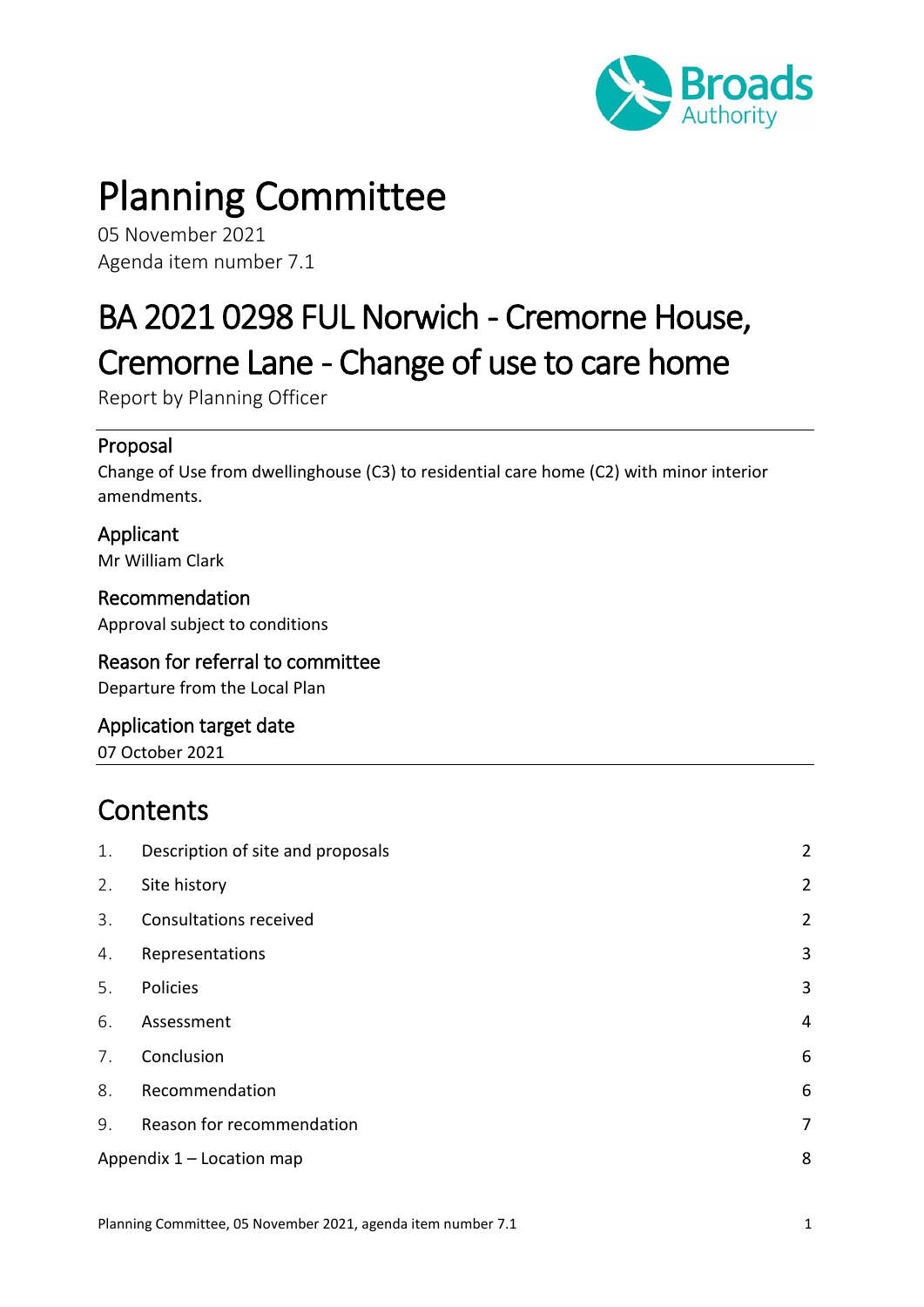## <span id="page-1-0"></span>1. Description of site and proposals

- 1.1. The subject comprises a sizeable detached dwellinghouse located approximately 90 metres to the south of Thorpe Road in Thorpe St Andrew. The site is bordered by areas of residential development to the north and west, and Cary's Meadow, a Norfolk County wildlife site, to the east and south. The surrounding area is residential with the exception of Cary's Meadow, and a National Grid compound some 80 metres southeast of the site.
- 1.2. The subject property has a plot size of 0.45 hectares. The 2-storey dwelling was constructed under a 2003 planning permission; a side and rear extension (also 2-storey) was constructed under a 2005 planning permission. The resulting dwelling has 6 bedrooms, 3 of which are en-suite, and 4 reception rooms which includes a kitchen/dining room.
- 1.3. There are two existing accesses to the property. The principal access is via Cremorne Lane, which is accessed directly from Thorpe Road, and passes older and newer residential development. The secondary access is via Frogs Hall Lane; this is probably best described as a relic road as it has a tarmac surface for the initial 25 metre section from Thorpe Road, this then turns to the left and disappears into what is now a residential rear garden. The lane itself carries on with a compacted shingle surface ribbon driveway with grass along the centre. The initial section of tarmac lane also provides access to a car park to the rear of a restaurant fronting Thorpe Road.
- 1.4. The site is not in a conservation area, nor is it a listed building.

## <span id="page-1-1"></span>2. Site history

- 2.1. In 2003 planning permission was granted for the construction of a house and garage (BA/2003/3924/HISTAP).
- 2.2. In 2005 planning permission was granted for a side and rear extension (BA/2005/3769/HISTAP).

## <span id="page-1-2"></span>3. Consultations received

#### Town Council

3.1. No objection in principle, but concerns regarding access from Thorpe Road.

#### Broadland Environmental Health

3.2. I write on behalf of the Environmental Quality Team in reply to your consultation regarding the above planning application. Having reviewed the application documentation, we do not wish to object to this planning application.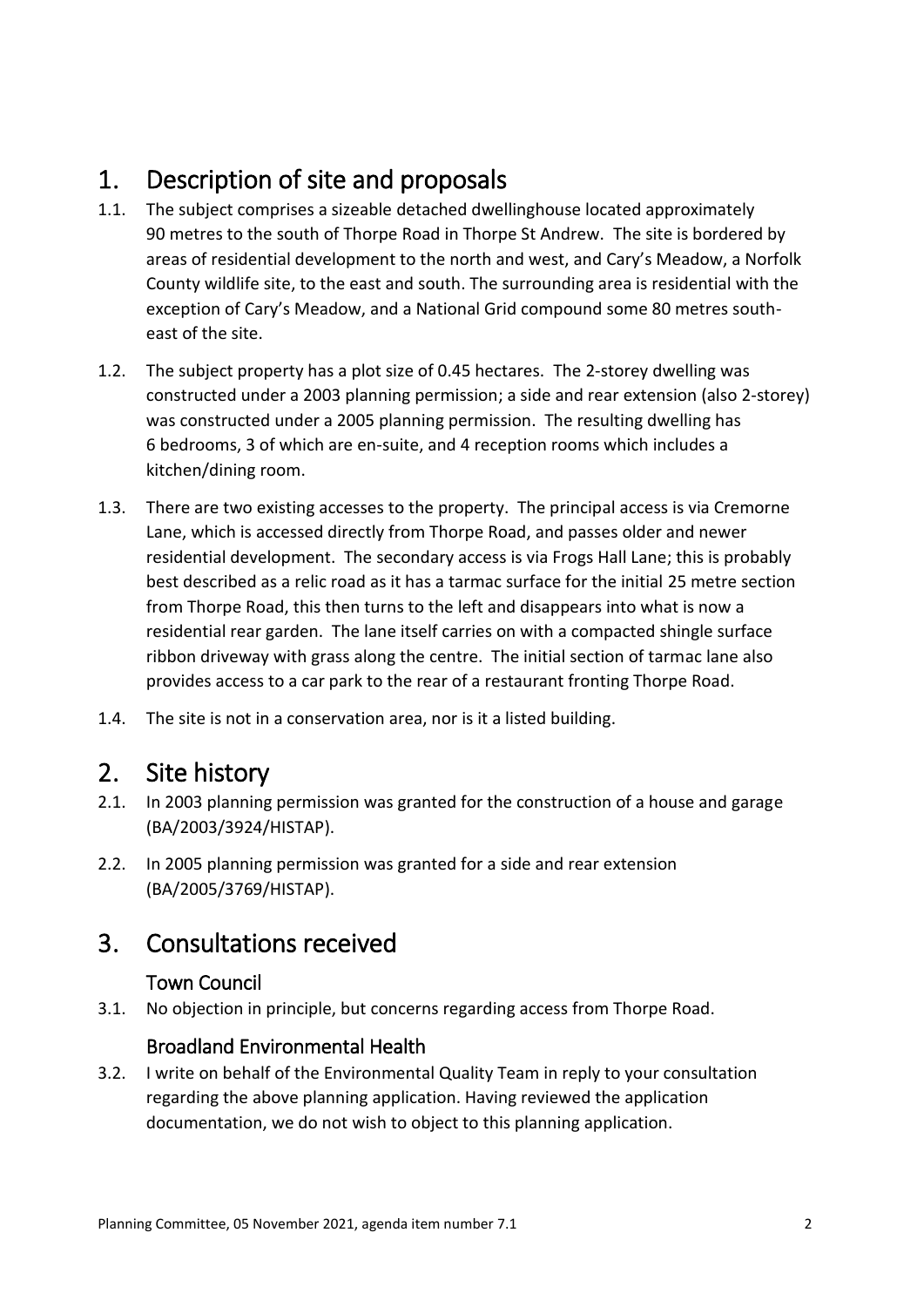#### Norfolk County Council (NCC) Highways

- 3.3. Thank you for your recent consultation with respect to the above and for your email dated 9th September 2021 with further supporting information.
- 3.4. The site has two point of access to the highway network, one from Frogs Hall Lane and the other from Cremorne Lane, which following a recent visit, the latter of which appears at present to be the main point of access used.
- 3.5. The access via Frogs Hall Lane is an unmade private track suitable for single file traffic only and its junction with the A1242 Thorpe Road does have restricted visibility due to adjacent property boundaries. As such any intensification of use of that access would not be acceptable in highway terms. I suspect the current constraints are why the access from Cremorne Lane may be presently favoured and I have no issue with this point of access in highway terms.
- 3.6. It is noted that the applicant advises that most staff are required to access the site by alternate sustainable modes of transport and that only the Home and Deputy Manager is permitted to park on site. I suspect it is unlikely this could be so conditioned or enforced and likewise there will be a need for service vehicles etc., to access this site.
- 3.7. Given the above, whilst having no objection to the application subject to vehicular access being made via Cremorne Lane only, which would not preclude the use of the Frogs Hall Lane access for pedestrian or cycle use.
- 3.8. Accordingly, should your Authority be minded to approve this application I would recommend the following conditions be appended to any grant of permission (see conditions 5 and 6 below).

#### Norfolk Fire and Rescue Service

- 3.9. I confirm that I have no observations to make regarding this matter.
- 3.10. I acknowledge receipt of the above application and I do not propose to raise any objections providing the proposal meets the necessary requirements of the current Building Regulations 2010 - Approved Document B (volume 2 - 2019 edition) as administered by the Building Control Authority.

## <span id="page-2-0"></span>4. Representations

4.1. No representations received.

## <span id="page-2-1"></span>5. Policies

- 5.1. The adopted development plan policies for the area are set out in the Local Plan for the [Broads](https://www.broads-authority.gov.uk/planning/planning-policies/development) (adopted 2019).
- 5.2. The following policies were used in the determination of the application:
	- DM21 Amenity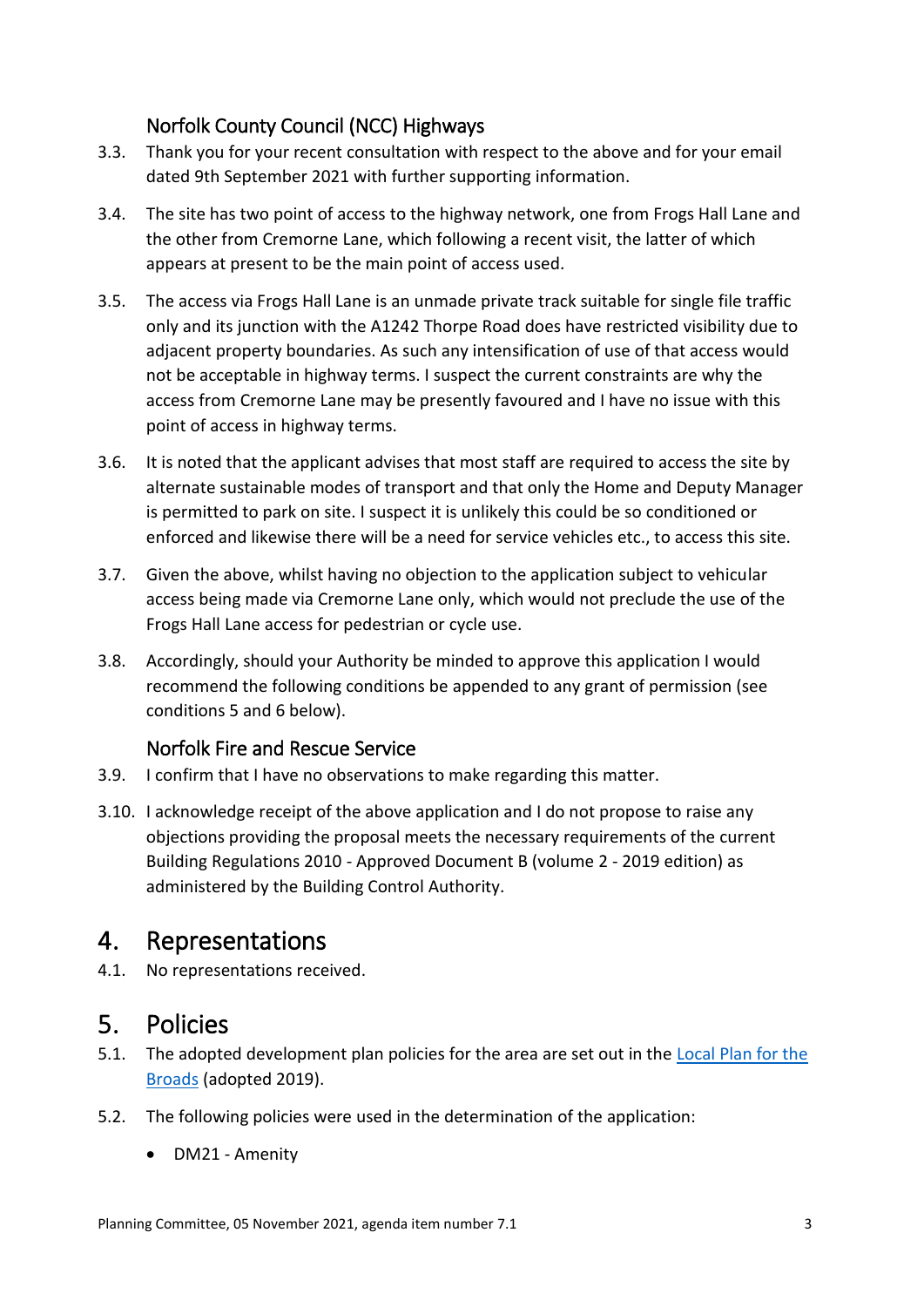- DM23 Transport, highways and access
- DM41 Elderly and Specialist Needs Housing

## <span id="page-3-0"></span>6. Assessment

6.1. The proposal is retrospective for the change of a dwellinghouse (Use Class C3) to a to residential care home (C2) for up to six residents with no live-in staff. There would be minor interior amendments to the dwelling. The main issues in the determination of this application are: the principle of development, impact on amenity of neighbouring residents, and highways considerations.

#### Principle of development

- 6.2. The proposal is considered acceptable in principle insofar as it represents the change of use from one form of residential provision to another. However the type of use does represent a change of use from Use Class C3 'Dwellinghouses' to Use Class C2 'Residential institutions' and therefore must be assessed in accordance with relevant planning policy.
- 6.3. In this case, the Local Plan for the Broads contains a specific policy, DM41 which considers elderly and specialist housing need. This states that a change of use to elderly or specialist needs housing will be supported if they are located within a development boundary. It is accepted that the site is not within the development boundary for Thorpe St Andrew, which lies some 500m to the east, but it is also noted that the western boundary of the site is on the boundary of the City of Norwich, meaning that the City Council's development boundary is to the immediate west. It is also noted that the existing use of the property is residential and the siting is within a built up residential area. Public transport points are within 200m of the site and are well serviced by three regular bus services which are direct to the city centre and serve outside towns and villages also.
- 6.4. In explaining the need for a siting within a development boundary, the reasoned justification for Policy DM41 cites being close to services and facilities as important to provide benefits to residents, staff, and visitors. In this case, the transport links provide an acceptable service, but it is acknowledged that facilities are less satisfactory in terms of shops and doctors, although it should be noted that this is not markedly worse than the nearest area within the nearby development boundary.
- 6.5. Section 38 (6) of the Planning and Compulsory Purchase Act 2004 requires that planning applications should be determined in accordance with the development plan unless there are other material considerations that indicate otherwise. Taking into account the location close to the City of Norwich boundary, the good transport links, the small scale of care accommodation at a maximum of 6 and the absence of resident staff, it is considered that, whilst sited outside of a development boundary and therefore a departure from the Local Plan for the Broads Policy DM41, there are a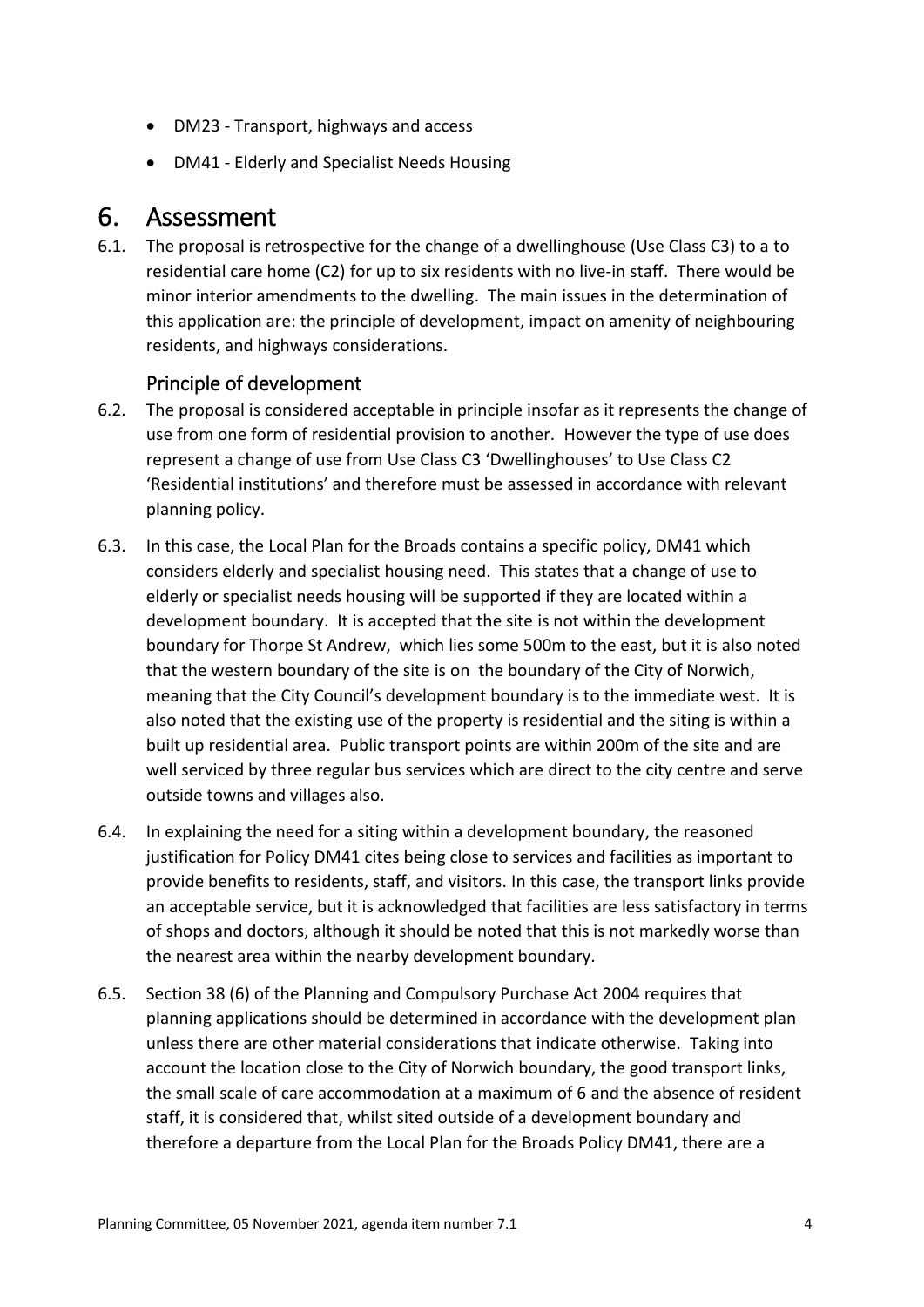number of considerations which weigh in favour of the proposal and as such, the location of the proposed care home is considered to be acceptable.

#### Local need and local provision

- 6.6. Policy DM41 stipulates two criteria for consideration with regard to local provision and these are: criterion (i) that there is a local need for the accommodation proposed, and criterion (ii) that there is not an undue concentration in the area. It is clear from the policy justification that provision of support for people to remain in their homes and the provision of some additional Use Class C2 facilities will be needed. This does relate to provision for an ageing population. The applicant in this case is Cascade whose operation 'supports people living with autism, mental health conditions and learning difficulties along the road to greater independence'. They build their model around normal homes in normal neighbourhoods, have existing homes in Yorkshire and Norfolk, and cite in their supporting statement a recent internal analysis report which demonstrates a significant lack of facilities in the local area. This information would support the proposal with regard to criteria (i) and (ii) of Policy DM41 of the Local Plan for the Broads.
- 6.7. Information in support of the application has been received from the Norfolk County Council Senior Commissioning Manager for Learning Disabilities. They advise that there is evidence of a clear need for accommodation for people with behavioural and learning difficulties. This means that people have already been identified as likely to benefit from the proposed accommodation in this location, which includes bringing people back into Norfolk from out of county placements. It is considered that this information is sufficient to satisfy the requirement regarding local need for the accommodation, and not an undue concentration in the area, with regard to criteria (i) and (ii) of Policy DM41 of the Local Plan for the Broads.

#### Amenity of residential properties

- 6.8. Policy DM41 criterion (iii) relates to impact on amenity, landscape character, the historic environment, and protected species or habitats. The proposal is for a change of use from one from of residential to another form of residential, with no external changes proposed. Any impact of the proposed change of use would therefore be limited to amenity, and consideration against policy DM21 (Amenity) is appropriate.
- 6.9. The existing dwelling lies on the edge of an area of fairly high density housing, comprising terraced rows and flat developments, with lower provision of semidetached properties. The subject dwelling is rather different in being a large detached dwelling on a generous sized plot. As such, it is considered that the subject dwelling maintains sufficient separation to neighbouring dwellings to ensure that there would be no undue loss of amenity taking into account the existing lawful use of the property. The maximum number of residents is 6; the potential increase in comings and goings, including staff and visitors, is considered to be reasonable given the siting of the property and the character of the surrounding area. The proposed change of use is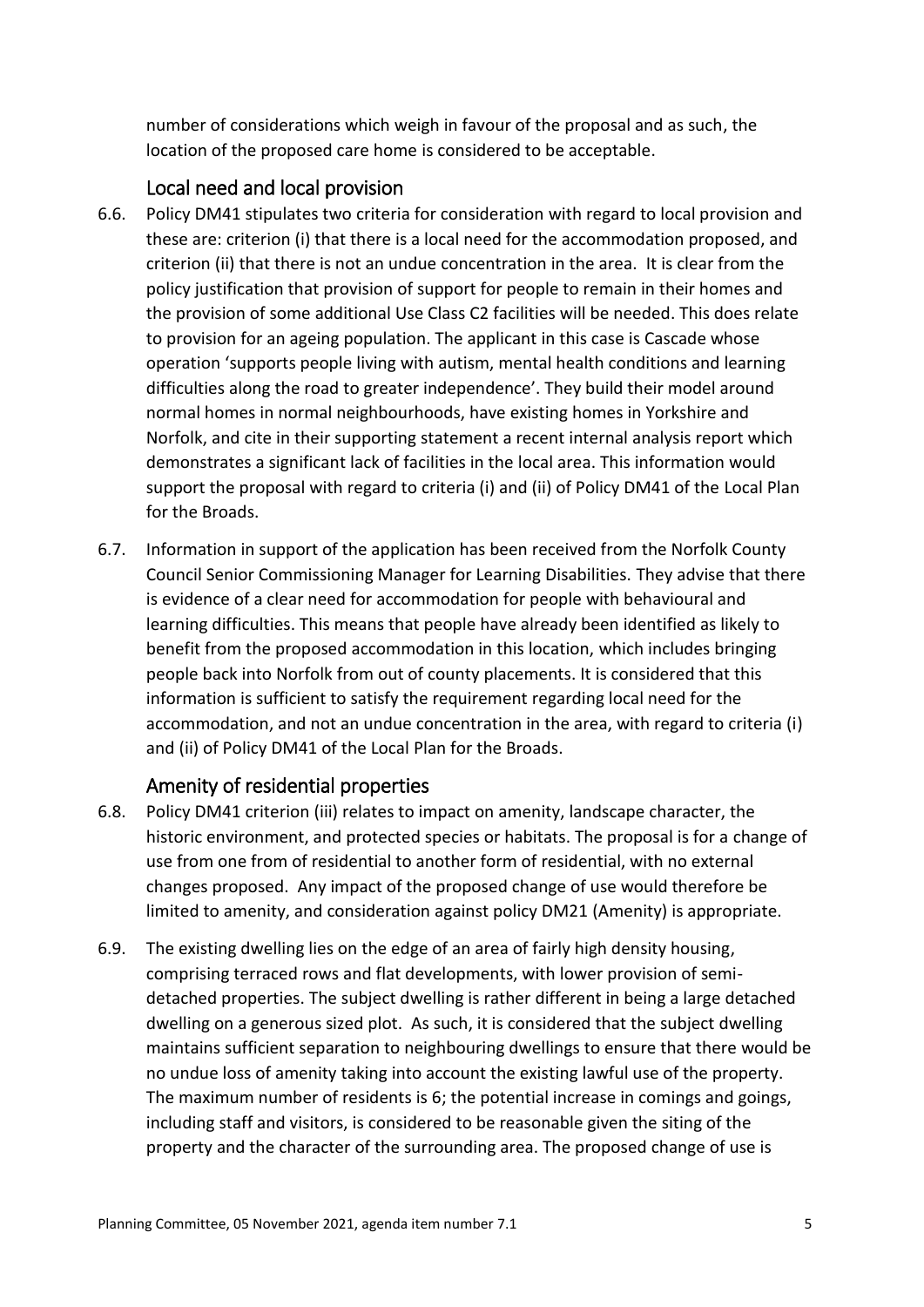therefore considered acceptable with regard to Policy DM21 and criterion (iii) of Policy DM41 of the Local Plan for the Broads.

#### Highways and access

6.10. The subject site benefits from two access points, one from Cremorne Lane and one from Frogs Hall Lane. As is clear from the consultation response received from the Highways Authority, only one access is suitable to serve vehicles attending the site. As such, the Highways Authority has assessed the proposal and raise no objection subject to the imposition of a planning condition to restrict vehicular access via Cremorne Lane only. This is considered reasonable and acceptable and would be included with any grant of permission. Further to this it is considered appropriate to include a condition requiring clear signage at the Frogs Hall Lane entrance/exit advising 'no vehicular access', and that publication materials only refer to vehicular access via Cremorne Lane. Subject to the proposed conditions, the proposed change of use is considered acceptable with regard to Policy DM23 of the Local Plan for the Broads.

## <span id="page-5-0"></span>7. Conclusion

- 7.1. The proposed use of an existing dwellinghouse as a care home is considered acceptable in principle as it provides residential care in a largely residential setting. Whilst the site lies outside of a defined development boundary and is a departure from the Local Plan for the Broads Policy DM41, there are a number of considerations which weigh in favour of the proposal. The site has been assessed as an accessible location with good links to public transport and acceptable levels of services.
- 7.2. Sufficient information has been submitted to establish that there is a local need for the accommodation proposed, and that there is not an undue concentration in the area.
- 7.3. The Highways Authority has raised no objection to the change of use from a dwelling to a care home subject to conditions regarding the use of Cremorne Lane only for vehicular access.
- 7.4. The change of use from a dwelling to a care home is therefore considered acceptable with regard to Policies DM21, DM23, and DM41 of the Local Plan for the Broads.

## <span id="page-5-1"></span>8. Recommendation

- 8.1. That planning permission be granted subject to the following conditions:
	- i. Time limit
	- ii. In accordance with approved plans
	- iii. Use as care home only, no other C2 uses
	- iv. Vehicular access via Cremorne Lane only.
	- v. Details of signs to advise no vehicular access via Frogs Hall Lane.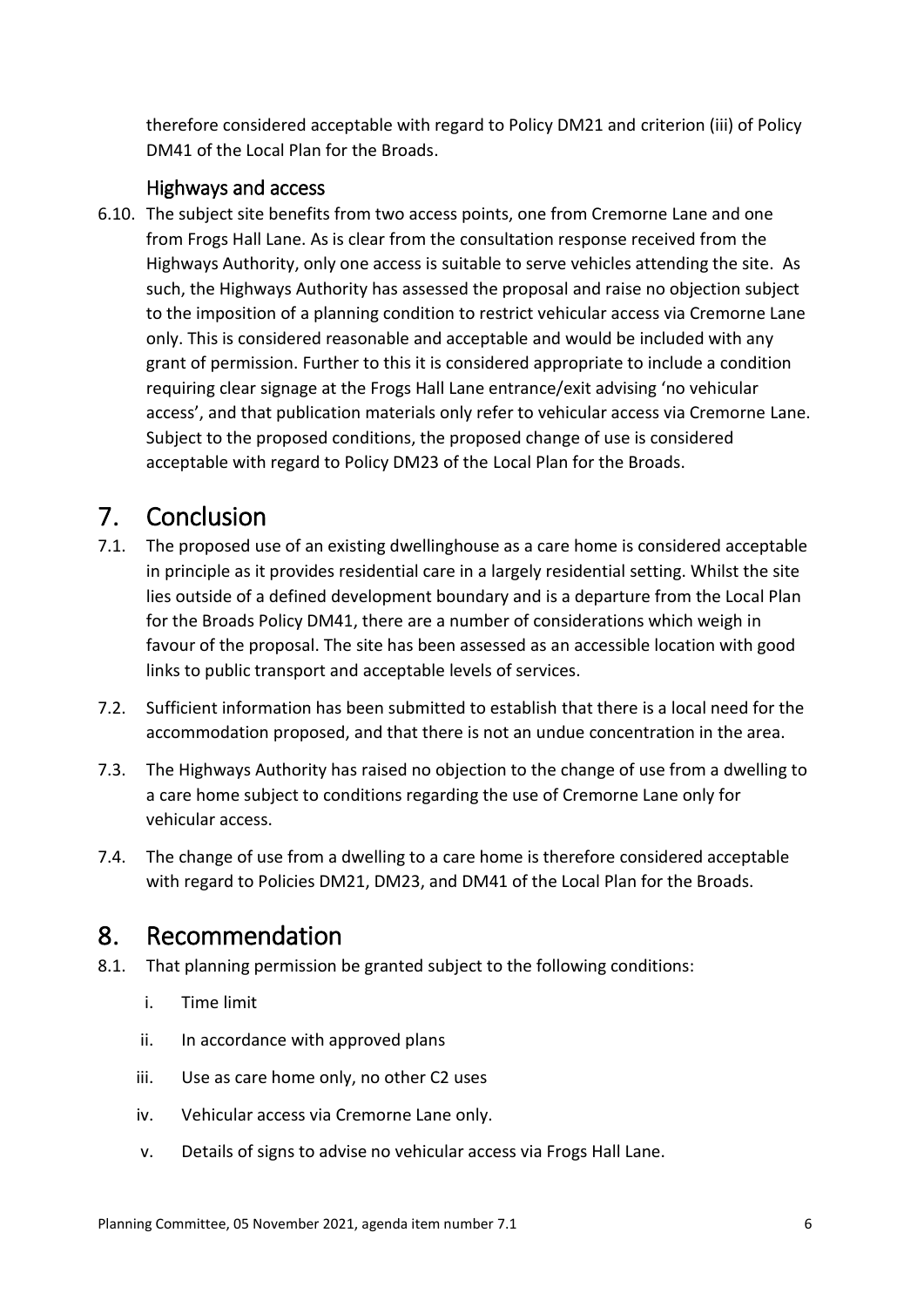- vi. Publication material to refer to vehicular access via Cremorne Lane only.
- vii. Numbers of residents and staff, and the use of the parking areas in accordance with submitted information.
- viii. Access, on-site car parking, turning/waiting area provided prior to first use.
- ix. No external lighting without written permission

## <span id="page-6-0"></span>9. Reason for recommendation

9.1. The development is considered to be in accordance with Policy DM21 and DM23, of the Local Plan for the Broads. Whilst the development is not fully compliant with Policy DM41 and is therefore a departure from the Local Plan, in this instance other material planning considerations on balance mean that this development is considered to be sustainable development and therefore considered acceptable.

Author: Nigel Catherall

Date of report: 21 October 2021

Background papers: BA/2021/0298/FUL

Appendix 1 – Location map